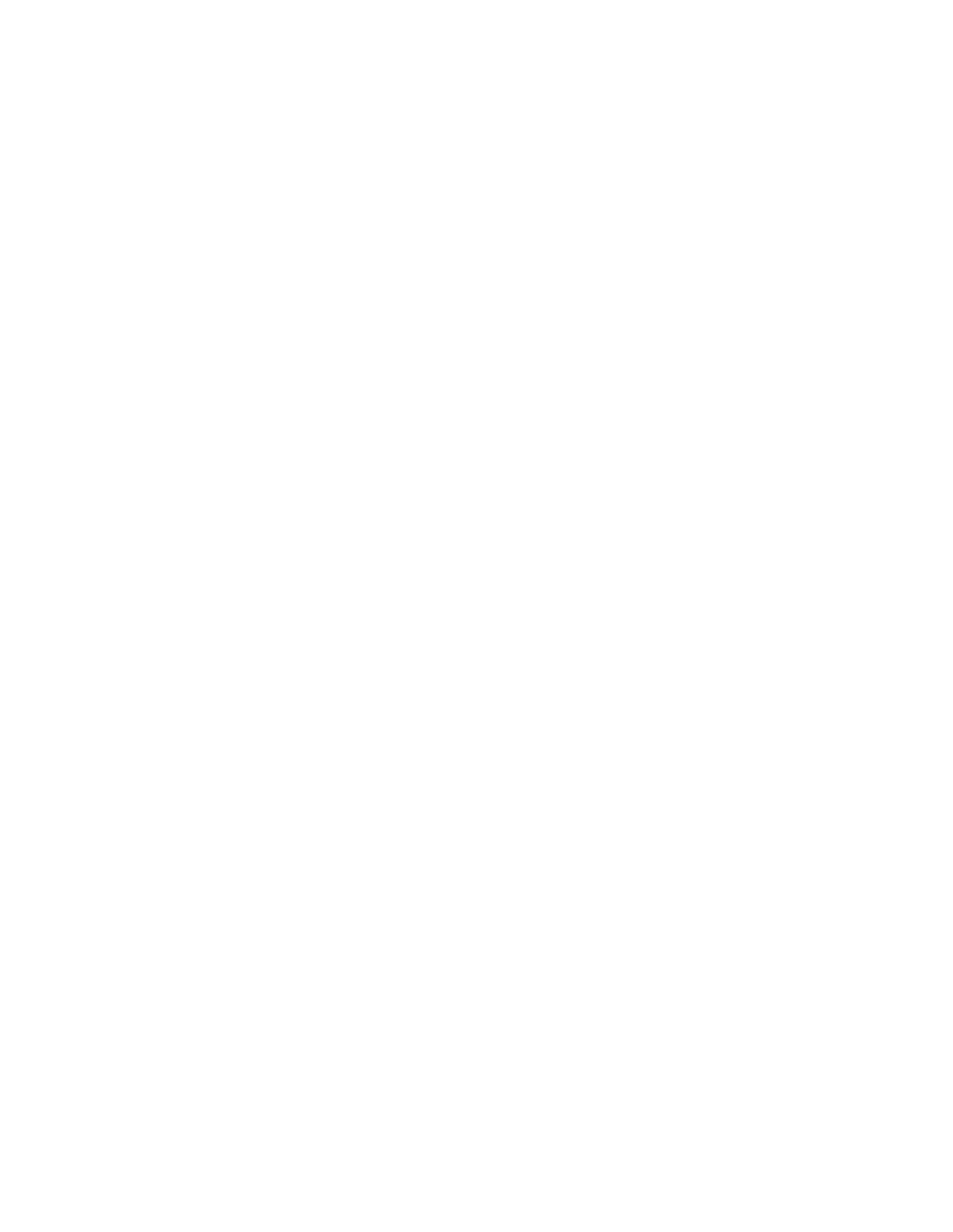## **Preface**

Preparation of this bibliography relied heavily on the TEX User Group and BibNet Project bibliography archives at

> http://www.math.utah.edu/pub/bibnet http://www.math.utah.edu/pub/tex/bib/index-table.html ftp://ftp.math.utah.edu/pub/bibnet ftp://ftp.math.utah.edu/pub/tex/bib/index-table.html

and on bibliographic software freely available at

http://www.math.utah.edu/~beebe/software/bibtex-bibliography-tools.html http://www.math.utah.edu/pub/mg/ ftp://ftp.math.utah.edu/pub/mg/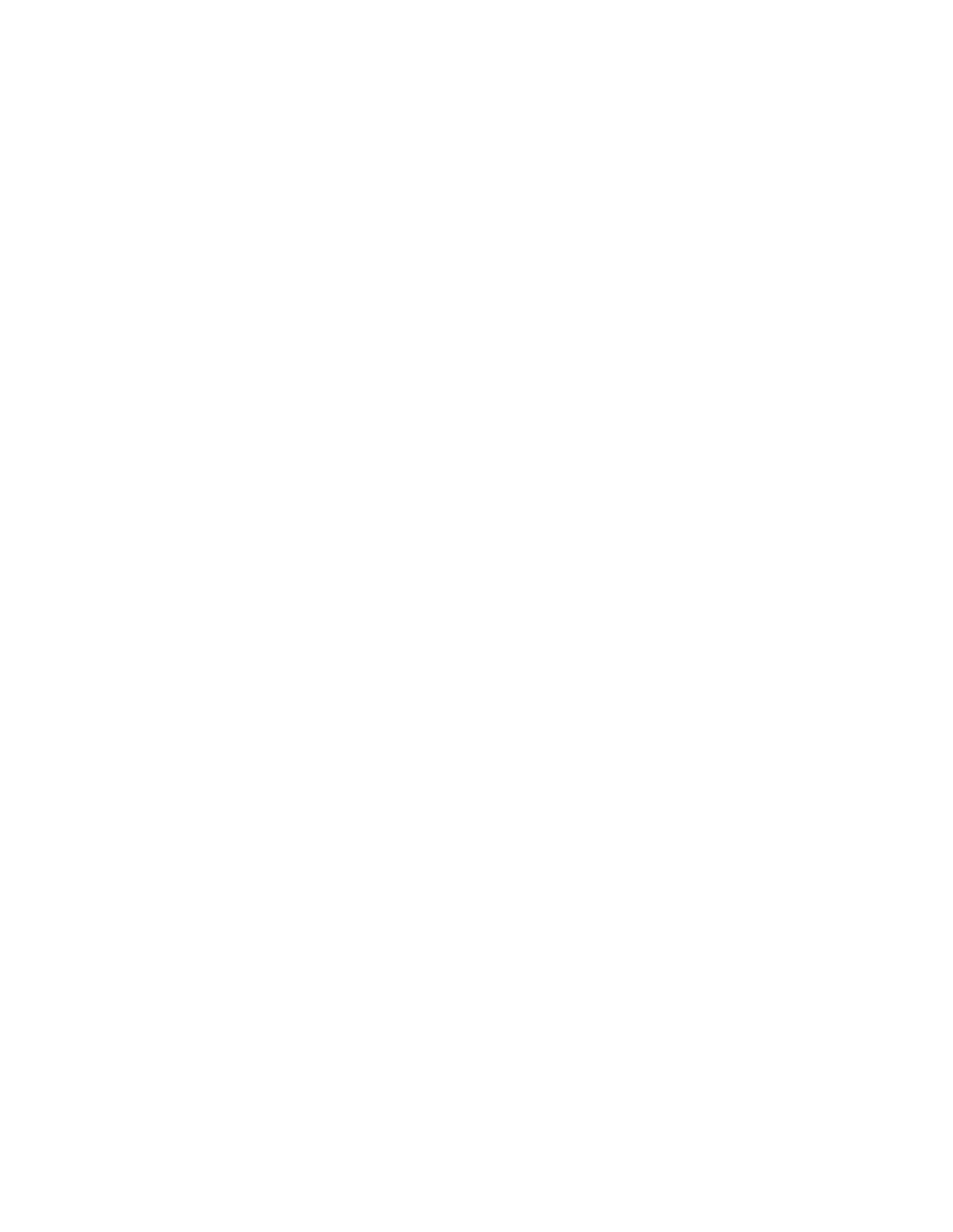## **Subject index**

| Architecture                | <b>Books and Manuals</b>                                                                                                                                                                                  | <b>Articles and Reports</b>                                                                                                                                                                                                                                                                                                                                                                                                                                                                                                                                                                                                                                                                                                                                                                                                                                                                                                                                                                                                                                                                                                                                                 |
|-----------------------------|-----------------------------------------------------------------------------------------------------------------------------------------------------------------------------------------------------------|-----------------------------------------------------------------------------------------------------------------------------------------------------------------------------------------------------------------------------------------------------------------------------------------------------------------------------------------------------------------------------------------------------------------------------------------------------------------------------------------------------------------------------------------------------------------------------------------------------------------------------------------------------------------------------------------------------------------------------------------------------------------------------------------------------------------------------------------------------------------------------------------------------------------------------------------------------------------------------------------------------------------------------------------------------------------------------------------------------------------------------------------------------------------------------|
| General background          | [?,?,?,?,?,?,?,?,?]                                                                                                                                                                                       |                                                                                                                                                                                                                                                                                                                                                                                                                                                                                                                                                                                                                                                                                                                                                                                                                                                                                                                                                                                                                                                                                                                                                                             |
| Advanced RISC Machine (ARM) | [?,?,?,?]                                                                                                                                                                                                 | $[?]$                                                                                                                                                                                                                                                                                                                                                                                                                                                                                                                                                                                                                                                                                                                                                                                                                                                                                                                                                                                                                                                                                                                                                                       |
| AMD 3DNow!                  | [?, ?]                                                                                                                                                                                                    | [?,?,?]                                                                                                                                                                                                                                                                                                                                                                                                                                                                                                                                                                                                                                                                                                                                                                                                                                                                                                                                                                                                                                                                                                                                                                     |
| Compaq/DEC Alpha            | [?,?,?,?,?,?,?]                                                                                                                                                                                           |                                                                                                                                                                                                                                                                                                                                                                                                                                                                                                                                                                                                                                                                                                                                                                                                                                                                                                                                                                                                                                                                                                                                                                             |
| Cyrix M2                    |                                                                                                                                                                                                           | $[?]$                                                                                                                                                                                                                                                                                                                                                                                                                                                                                                                                                                                                                                                                                                                                                                                                                                                                                                                                                                                                                                                                                                                                                                       |
| HP PA-7100LC                |                                                                                                                                                                                                           | $[?] % \begin{subfigure}[t]{0.5\textwidth} \includegraphics[width=\textwidth]{figures/fig_10.pdf} \caption{The number of different values of the number of different values of the number of different values of the number of different values of the number of different values of the number of different values of the number of different values of the number of different values of the number of different values of the number of different values of the number of different values of the number of different values of the number of different values of the number of different values of the number of different values of the number of different values of the number of different values of the number of different values of the number of different values of the number of different values of the number of different values of the number of different values of the number of different values of the number of different values of the number of different values of the number of different values of the number of different values of the number of different values of the number of different values of the number of different values of the$ |
| HP MAX-2                    | [?]                                                                                                                                                                                                       | [?, ?]                                                                                                                                                                                                                                                                                                                                                                                                                                                                                                                                                                                                                                                                                                                                                                                                                                                                                                                                                                                                                                                                                                                                                                      |
| HP PA-RISC                  | [?,?,?,?,?]                                                                                                                                                                                               | $[?,?,?,?,?,?,?,?,?,?,?,?,?,?,$ ,                                                                                                                                                                                                                                                                                                                                                                                                                                                                                                                                                                                                                                                                                                                                                                                                                                                                                                                                                                                                                                                                                                                                           |
|                             |                                                                                                                                                                                                           | [?,?,?,?]                                                                                                                                                                                                                                                                                                                                                                                                                                                                                                                                                                                                                                                                                                                                                                                                                                                                                                                                                                                                                                                                                                                                                                   |
| $HP/Intel$ IA-64            | [?,?,?,?,?,?,?,?,?,?]                                                                                                                                                                                     | [?,?,?,?,?,?,?,?,?,?,?,?,?,?,                                                                                                                                                                                                                                                                                                                                                                                                                                                                                                                                                                                                                                                                                                                                                                                                                                                                                                                                                                                                                                                                                                                                               |
|                             |                                                                                                                                                                                                           | ${?}, {?}, {?}, {?}, {?}, {?}, {?}, {?}$                                                                                                                                                                                                                                                                                                                                                                                                                                                                                                                                                                                                                                                                                                                                                                                                                                                                                                                                                                                                                                                                                                                                    |
| IBM Power, PowerPC          | $[?,?,?,?,?,?,?,?,?,?,?,?,?,?,$ ,                                                                                                                                                                         | [?,?,?,?,?,?,?,?,?,?,?,?,?]                                                                                                                                                                                                                                                                                                                                                                                                                                                                                                                                                                                                                                                                                                                                                                                                                                                                                                                                                                                                                                                                                                                                                 |
|                             | ?,?,?,?                                                                                                                                                                                                   |                                                                                                                                                                                                                                                                                                                                                                                                                                                                                                                                                                                                                                                                                                                                                                                                                                                                                                                                                                                                                                                                                                                                                                             |
| IBM S/390 G5                |                                                                                                                                                                                                           | [?,?,?,?,?]                                                                                                                                                                                                                                                                                                                                                                                                                                                                                                                                                                                                                                                                                                                                                                                                                                                                                                                                                                                                                                                                                                                                                                 |
| Inmos Transputer            |                                                                                                                                                                                                           | [?,?,?,?,?]                                                                                                                                                                                                                                                                                                                                                                                                                                                                                                                                                                                                                                                                                                                                                                                                                                                                                                                                                                                                                                                                                                                                                                 |
|                             |                                                                                                                                                                                                           |                                                                                                                                                                                                                                                                                                                                                                                                                                                                                                                                                                                                                                                                                                                                                                                                                                                                                                                                                                                                                                                                                                                                                                             |
| Intel i860                  | [?,?,?,?,?,?,?]                                                                                                                                                                                           | [?,?,?,?,?,?,?,?]                                                                                                                                                                                                                                                                                                                                                                                                                                                                                                                                                                                                                                                                                                                                                                                                                                                                                                                                                                                                                                                                                                                                                           |
| Intel i960                  | [?,?,?,?,?,?]                                                                                                                                                                                             | [?]                                                                                                                                                                                                                                                                                                                                                                                                                                                                                                                                                                                                                                                                                                                                                                                                                                                                                                                                                                                                                                                                                                                                                                         |
| Intel MMX                   |                                                                                                                                                                                                           | [?,?,?,?]                                                                                                                                                                                                                                                                                                                                                                                                                                                                                                                                                                                                                                                                                                                                                                                                                                                                                                                                                                                                                                                                                                                                                                   |
| Intel x86                   |                                                                                                                                                                                                           | [?]                                                                                                                                                                                                                                                                                                                                                                                                                                                                                                                                                                                                                                                                                                                                                                                                                                                                                                                                                                                                                                                                                                                                                                         |
|                             | ?,?,?,?,?,?,?,?                                                                                                                                                                                           |                                                                                                                                                                                                                                                                                                                                                                                                                                                                                                                                                                                                                                                                                                                                                                                                                                                                                                                                                                                                                                                                                                                                                                             |
| Java Virtual Machine (JVM)  | [?,?,?,?,?,?]                                                                                                                                                                                             | $[?]$                                                                                                                                                                                                                                                                                                                                                                                                                                                                                                                                                                                                                                                                                                                                                                                                                                                                                                                                                                                                                                                                                                                                                                       |
| Motorola 68K                | [?,?,?]                                                                                                                                                                                                   |                                                                                                                                                                                                                                                                                                                                                                                                                                                                                                                                                                                                                                                                                                                                                                                                                                                                                                                                                                                                                                                                                                                                                                             |
| Motorola 88K                | $[?] % \includegraphics[width=0.9\columnwidth]{figures/fig_1a} \caption{The graph $\mathcal{N}_1$ is a function of the number of times. The graph $\mathcal{N}_1$ is the number of times.} \label{fig:1}$ | [?, ?]                                                                                                                                                                                                                                                                                                                                                                                                                                                                                                                                                                                                                                                                                                                                                                                                                                                                                                                                                                                                                                                                                                                                                                      |
| Motorola AltiVec (PowerPC)  | [?, ?]                                                                                                                                                                                                    | [?,?,?,?,?,?,?,?,?]                                                                                                                                                                                                                                                                                                                                                                                                                                                                                                                                                                                                                                                                                                                                                                                                                                                                                                                                                                                                                                                                                                                                                         |
| <b>SGI/MIPS MDMX</b>        |                                                                                                                                                                                                           | [?, ?]                                                                                                                                                                                                                                                                                                                                                                                                                                                                                                                                                                                                                                                                                                                                                                                                                                                                                                                                                                                                                                                                                                                                                                      |
| SGI/MIPS Rxx000             | [?,?,?,?,?,?,?,?,?,?,?,?]                                                                                                                                                                                 | [?]                                                                                                                                                                                                                                                                                                                                                                                                                                                                                                                                                                                                                                                                                                                                                                                                                                                                                                                                                                                                                                                                                                                                                                         |
| Sun MAJC                    |                                                                                                                                                                                                           | $\left\lceil ? \right\rceil$                                                                                                                                                                                                                                                                                                                                                                                                                                                                                                                                                                                                                                                                                                                                                                                                                                                                                                                                                                                                                                                                                                                                                |
| Sun PicoJava                |                                                                                                                                                                                                           | [?,?,?,?]                                                                                                                                                                                                                                                                                                                                                                                                                                                                                                                                                                                                                                                                                                                                                                                                                                                                                                                                                                                                                                                                                                                                                                   |
| Sun SPARC                   | [?,?,?,?,?,?,?]                                                                                                                                                                                           | [?,?,?,?,?,?,?,?,?,?,?,?,?]                                                                                                                                                                                                                                                                                                                                                                                                                                                                                                                                                                                                                                                                                                                                                                                                                                                                                                                                                                                                                                                                                                                                                 |
| Sun VIS                     | $\left\lceil ? \right\rceil$                                                                                                                                                                              | [?,?,?,?]                                                                                                                                                                                                                                                                                                                                                                                                                                                                                                                                                                                                                                                                                                                                                                                                                                                                                                                                                                                                                                                                                                                                                                   |

**Economics**: [**?**].

**History**: [**?**], plus microprocessor's 25th anniversary issues of IEEE Micro, **16**(2) April 1996, and **16**(6) December 1996.

**Power consumption**: [**?**, **?**].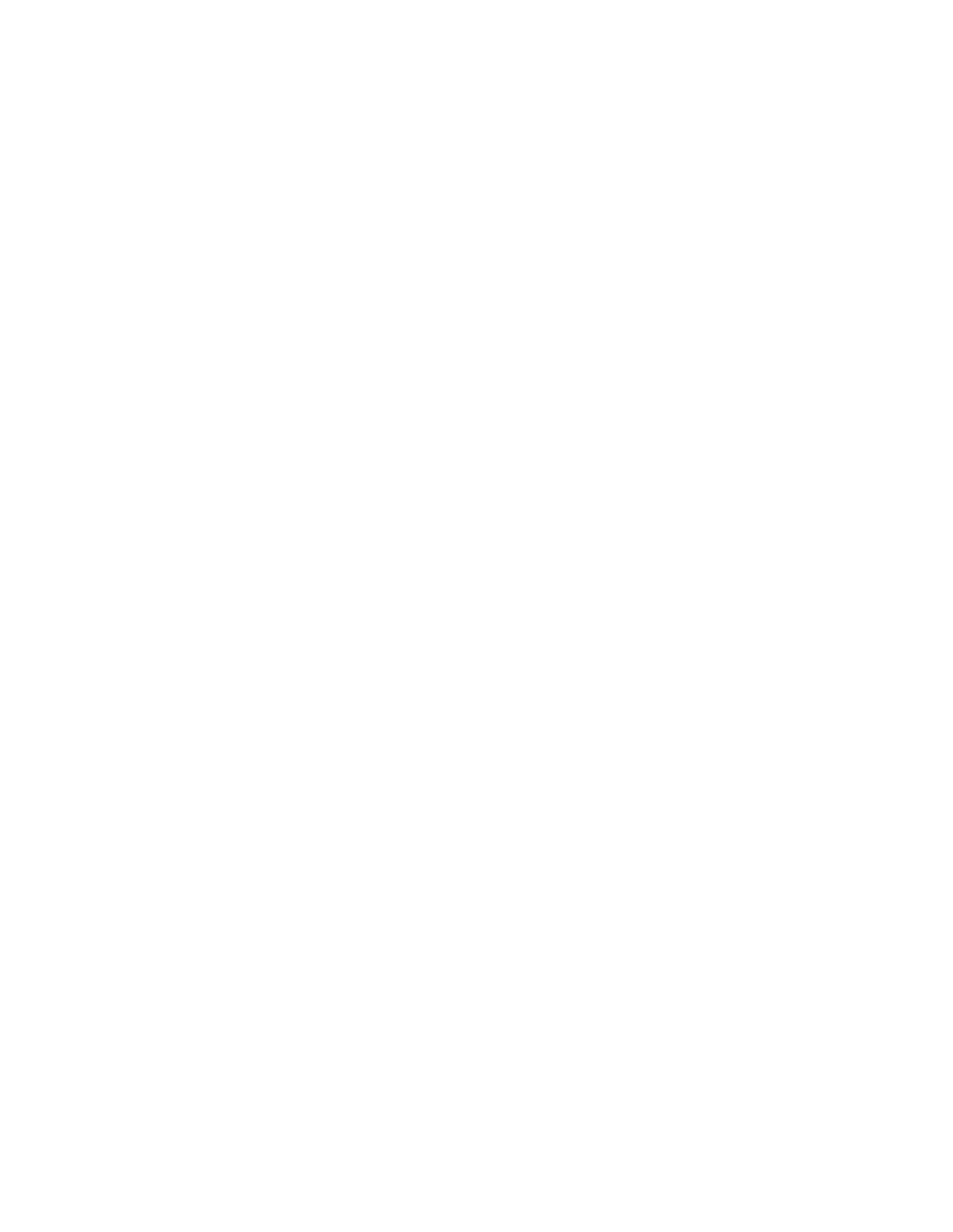**Title word cross-reference**

3 [**?**].

**00** [**?**].

**1** [**?**]. **1.1** [**?**]. **12** [**?**]. **12th** [**?**]. **14-16** [**?**]. **14th** [**?**]. **17./18** [**?**]. **1st** [**?**].

**2** [**?**, **?**, **?**, **?**]. **2.0** [**?**, **?**]. **22** [**?**]. **22nd** [**?**]. **25./26** [**?**]. **2nd** [**?**].

**3171** [**?**]. **32-Bit** [**?**, **?**]. **390** [**?**, **?**, **?**, **?**]. **3D** [**?**]. **3DNow** [**?**, **?**, **?**]. **3rd** [**?**].

**4** [**?**].

**6000** [**?**, **?**]. **601** [**?**]. **603e** [**?**]. **64** [**?**, **?**, **?**, **?**, **?**, **?**, **?**, **?**, **?**, **?**, **?**, **?**, **?**, **?**, **?**, **?**, **?**, **?**, **?**, **?**, **?**, **?**, **?**]. **64-Bit** [**?**, **?**, **?**, **?**, **?**, **?**, **?**, **?**].

**7** [**?**]. **7th** [**?**].

**8000** [**?**, **?**, **?**]. **80186/80188** [**?**, **?**]. **8086/8088** [**?**, **?**]. **88000** [**?**]. **'89** [**?**, **?**].

**9** [**?**]. **'90** [**?**]. **'95** [**?**]. **9th** [**?**].

**A10** [**?**]. **Aachen** [**?**, **?**]. **Abstraction** [**?**]. **accelerate** [**?**]. **Accelerates** [**?**]. **Accelerating** [**?**, **?**]. **Acorn** [**?**]. **adding** [**?**]. **addressing** [**?**]. **Adelaide** [**?**]. **Advanced** [**?**, **?**]. **Advantages** [**?**]. **Afternoon** [**?**]. **Algorithms** [?, ?, ?]. Alpha [?, ?, ?, ?, ?, ?]. Also [?]. AltiVec [?, ?, ?, ?, ?, ?, ?, ?]. Alto [?]. AMD [?, ?, ?, ?]. AMD-K62-E [?]. American [?, ?]. Analysis [?, ?]. Anwender [?, ?]. Application [?, ?, ?, ?, ?, ?, ?]. applications  $[?,?,?,?,?,?,?,?,?,']$ . Approach  $[?,?,?,?,?,?,',']$ . April  $[?,?,?,?,']$ . Architectural  $[?,?,?,']$ . Architecture [**?**, **?**, **?**, **?**, **?**, **?**, **?**, **?**, **?**, **?**, **?**, **?**, **?**, **?**, **?**, **?**, **?**, **?**, **?**, **?**, **?**, **?**, **?**, **?**, **?**, **?**, **?**, **?**, **?**, **?**, **?**, **?**, **?**, **?**, **?**, **?**, **?**, **?**, **?**, **?**, **?**, **?**, **?**, **?**, **?**, **?**, **?**, **?**, **?**,  $?,?,?,?,?,?,?,?,?,?,?,?$ ]. Architectures [?,?,?,?,?]. Arithmetic [?]. ARM [?,?,?,?]. Aspects  $[?, ?]$ . Assembly  $[?, ?, ?, ?, ?, ?, ?]$ . Athlon4  $[?]$ . Auditorium  $[?]$ . August  $[?, ?, ?, ?]$ . Australia  $[?]$ . AXP [**?**, **?**, **?**].

bandwidth [?]. Based [?, ?, ?, ?, ?]. Benchmarks [?]. Beyond [?]. Binary [?, ?, ?]. biography [?]. Bit  $[?,?,?,?,?,?,?,?,?,?,']$ . BLAS [?]. Blinn [?]. book [?, ?]. booting [?]. Brief [?]. bus [?]. Bytecode [?].

C [?]. CA [?, ?]. CA/CF [?]. Cache [?]. California [?, ?, ?]. Can [?]. Capabilities [?]. CF [?]. Chip  $[?,?,?,?,?,?,']$ . Chips  $[?,?,?,']$ . Circuit  $[?]$ . circuits  $[?]$ . City  $[?]$ . Class  $[?]$ . Code  $[?,?,?]$ . Coding  $[?]$ . **Common** [**?**]. **communications** [**?**]. **companion** [**?**]. **Comparison** [**?**]. **Compcon** [**?**]. **Compiler** [**?**, **?**, **?**]. **compilers** [**?**, **?**, **?**]. **complete** [**?**, **?**]. **Complex** [**?**]. **complexities** [**?**]. **Computer**  $[?,?,?,?,?,?,?,?,?,?,?,?,?,?,?,?]$ . computers  $[?,?,?,?,]$ . concepts  $[?,?,?,]$ . concepts  $[?,],$ [**?**]. **Conference** [**?**, **?**, **?**, **?**]. **Considerations** [**?**, **?**, **?**]. **Constraint** [**?**]. **consumption** [**?**]. **control** [**?**]. **controller** [**?**]. **conventional** [**?**]. **Coprocessor** [**?**, **?**, **?**]. **Coprocessors** [**?**]. **Core** [**?**, **?**]. **Corner** [**?**]. **Cost** [**?**, **?**]. **CPU** [**?**, **?**]. **Critic** [**?**]. **current** [**?**]. **Custom** [**?**, **?**].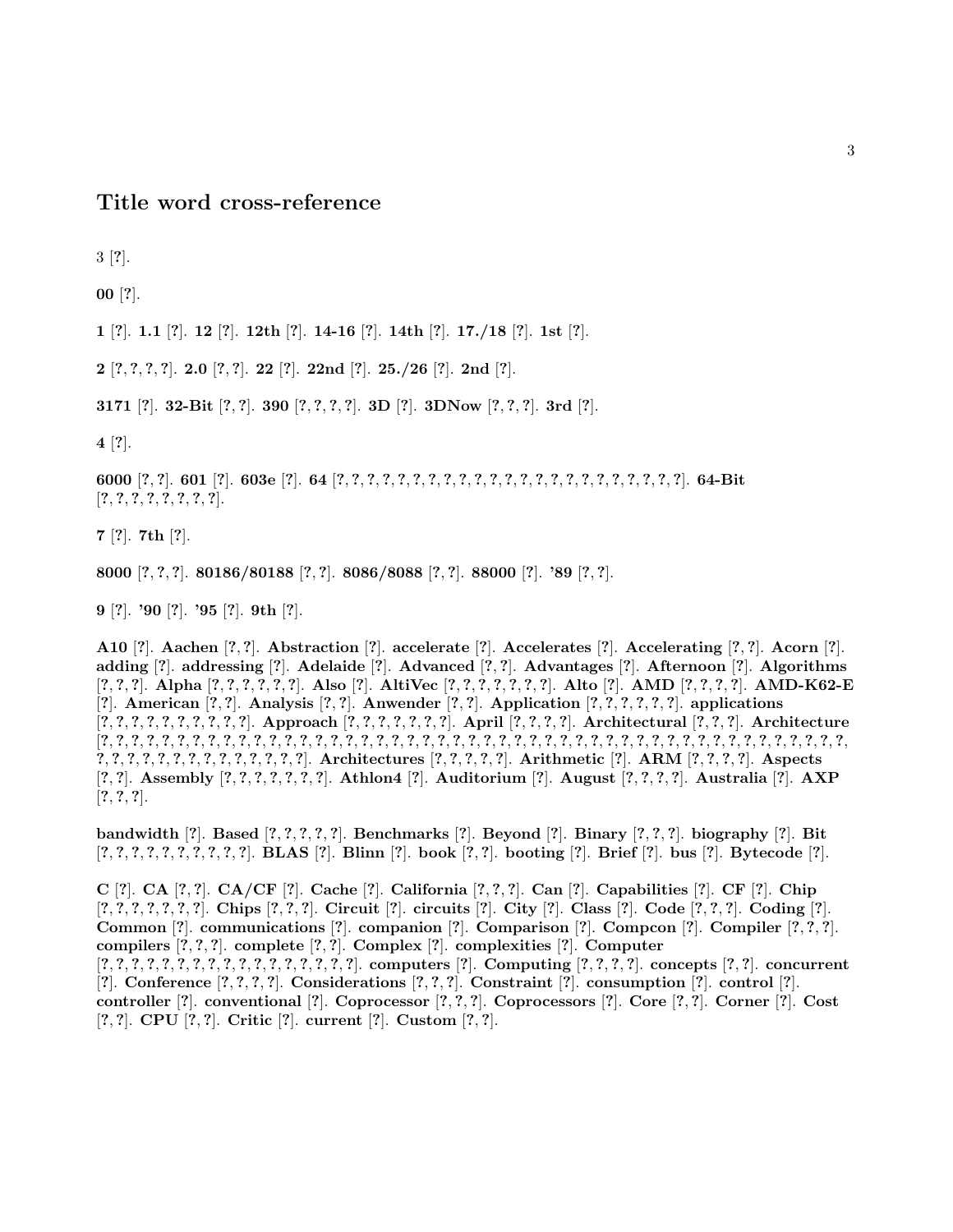**D** [**?**]. **Data** [**?**, **?**, **?**]. **Databases** [**?**]. **databook** [**?**]. **Datenverarbeitung** [**?**, **?**]. **Decryption** [**?**]. **Design**  $[?,?,?,?,?,?,?,?,?,?,?,?,'],$  Designing  $[?]$ . designs  $[?]$ . desktop  $[?]$ . Developer  $[?,?,?,?,?,?,?,?,?,?,'','.']$ . **Developers** [**?**, **?**]. **Developing** [**?**]. **development** [**?**, **?**]. **developments** [**?**]. **Devices** [**?**]. **DIG64** [**?**]. **Digest** [**?**]. **Digital** [**?**]. **Direct** [**?**]. **Disclosures** [**?**]. **dream** [**?**]. **Durham** [**?**].

**ECL** [**?**]. **Economy** [**?**]. **efficient** [**?**]. **Electrical** [**?**]. **Elementary** [**?**]. **Embedded** [**?**, **?**]. **end** [**?**]. **Engine** [**?**]. **England** [**?**]. **Enhancing** [**?**]. **entrepreneurial** [**?**]. **Environments** [**?**]. **EPIC** [**?**]. **Escalates** [**?**]. essential [?]. Evolution [?, ?]. Examples [?, ?]. Execution [?, ?]. Exeter [?]. existing [?]. Expensive [?]. **Explicitly** [**?**]. **Extensible** [**?**]. **Extension** [**?**, **?**]. **Extensions** [**?**, **?**, **?**, **?**].

Family  $[?,?,?,?,?,?,']$ . Fast  $[?]$ . Features  $[?]$ . Firmware  $[?]$ . First  $[?,?]$ . First-Class  $[?]$ . Floating  $[?,?,?,?,?,?,?,?,?]$ . Floating-Point  $[?,?,?,?,?,?]$ . Four  $[?]$ . Four-Way  $[?]$ . France  $[?]$ . Francisco  $[?]$ . **Fugue** [**?**]. **Functional** [**?**, **?**]. **functionality** [**?**]. **Functions** [**?**, **?**, **?**]. **Future** [**?**].

G5  $[?,?,?,?,']$ . G6  $[?,?]$ . General  $[?]$ . General-Purpose  $[?]$ . Generation  $[?,?,?,?,']$ . Generator  $[?,?]$ . Going [?]. Graphics [?, ?]. Grenoble [?]. Group [?, ?, ?, ?, ?, ?]. Guide [?, ?, ?, ?, ?, ?, ?, ?, ?, ?, ?]. **Guidelines** [**?**].

**H** [**?**]. **H-P** [**?**]. **Handbook** [**?**, **?**]. **Hardware** [**?**, **?**, **?**, **?**, **?**, **?**, **?**, **?**, **?**, **?**, **?**, **?**, **?**, **?**, **?**]. **Hardware/Software** [**?**, **?**, **?**, **?**]. **Hewlet** [**?**]. **Hewlet-Packard** [**?**]. **High** [**?**, **?**]. **High-performance** [**?**]. **Horribly** [**?**]. **Hot** [**?**, **?**, **?**]. **HP** [**?**, **?**, **?**, **?**, **?**, **?**, **?**, **?**]. **HP-UX** [**?**, **?**].

**i.e** [**?**]. **i750** [**?**, **?**]. **i860** [**?**, **?**, **?**, **?**, **?**, **?**, **?**, **?**, **?**, **?**, **?**, **?**, **?**, **?**]. **i960** [**?**, **?**, **?**, **?**, **?**]. **IA**  $[?,?,?,?,?,?,?,?,?,?,?,?,?,?,?,?,?,?,?,?,?,?,?,?,?,],$  IA-64  $[?,?,?,?,?,?,?,?,?,?,?,?,?,?,?,?,?,?,?,?,2],$  IBM  $[?,?,?,?,?,2],$  IC  $[?]$ . IEEE  $[?]$ . II  $[?,?,?,?,2],$ **Implementation** [**?**, **?**]. **Implementations** [**?**, **?**]. **Implementing** [**?**]. **Implications** [**?**, **?**]. **Improved** [**?**]. **Improving** [**?**]. **IMS** [**?**]. **including** [**?**, **?**]. **indispensable** [**?**]. **Information** [**?**, **?**, **?**]. **Insider** [**?**]. Instruction  $[?,?,?,?,?,?,?,?,?,?,']$ . integration [?]. Intel  $[?,?,?,?,?,?,?,?,?,',?,'','.']$ . Interconnect [?]. Interface  $[?,?,?,?,?,?,?,?]$ . Interfacing  $[?,?,?,?,?,']$ . internal  $[?]$ . internals  $[?]$ . International  $[?]$ . Interoperability [?]. Introducing [?, ?]. Introduction  $[?,?,?]$ . Itanium  $[?,?,?,?,?,?,?,?]$ . **Itanium-Based** [**?**]. **IX** [**?**].

**Japan** [**?**, **?**]. **Java** [**?**, **?**, **?**, **?**, **?**, **?**, **?**]. **Jim** [**?**].

K6 [?]. K6-2 [?]. K62 [?]. KA/KB [?]. KB [?]. Keele [?]. Kernel [?, ?, ?]. Kingdom [?]. Kit [?].

Lake [?]. Language [?, ?, ?, ?, ?, ?, ?]. languages [?]. Layer [?]. Linux [?]. Low [?, ?, ?, ?]. Low-Cost [?, ?]. **low-end** [**?**]. **Low-Power** [**?**].

Machine [?, ?, ?, ?, ?, ?, ?]. machines [?]. Macintosh [?, ?, ?]. MAJC [?]. Managers [?]. Manual  $[?,?,?,?,?,?,?,?,?,?,?,?,?,?,?,?,?,?,?,?,?,?,?,?,?,?,?,?,?,?,?,?,?,),],$  March  $[?]$ . MAX  $[?]$ . MAX-2  $[?]$ . **MC** [**?**]. **MC68020** [**?**]. **MC68881** [**?**]. **MC88100** [**?**]. **Media** [**?**, **?**, **?**, **?**, **?**]. **media-processing** [**?**]. **Mediaprocessing** [**?**, **?**]. **Meeting** [**?**, **?**, **?**, **?**]. **Memorial** [**?**]. **memory** [**?**]. **Message** [**?**]. **Message-Routing** [**?**]. **Methodologies** [**?**]. **methodology** [**?**]. **Microarchitecture** [**?**, **?**, **?**, **?**, **?**]. **Microprocessor** [**?**, **?**, **?**, **?**, **?**, **?**, **?**, **?**, **?**, **?**, **?**, **?**, **?**, **?**, **?**, **?**, **?**, **?**, **?**, **?**, **?**, **?**, **?**, **?**, **?**, **?**, **?**, **?**, **?**, **?**, **?**, **?**]. **Microprocessors**  $[?,?,?,?,?,?,?,?,']$ . midrange  $[?]$ . minimal  $[?]$ . MIPS  $[?,?,?,?,?,?,?,?,?,?,',?,',?$ . MIPS-R3000  $[?]$ .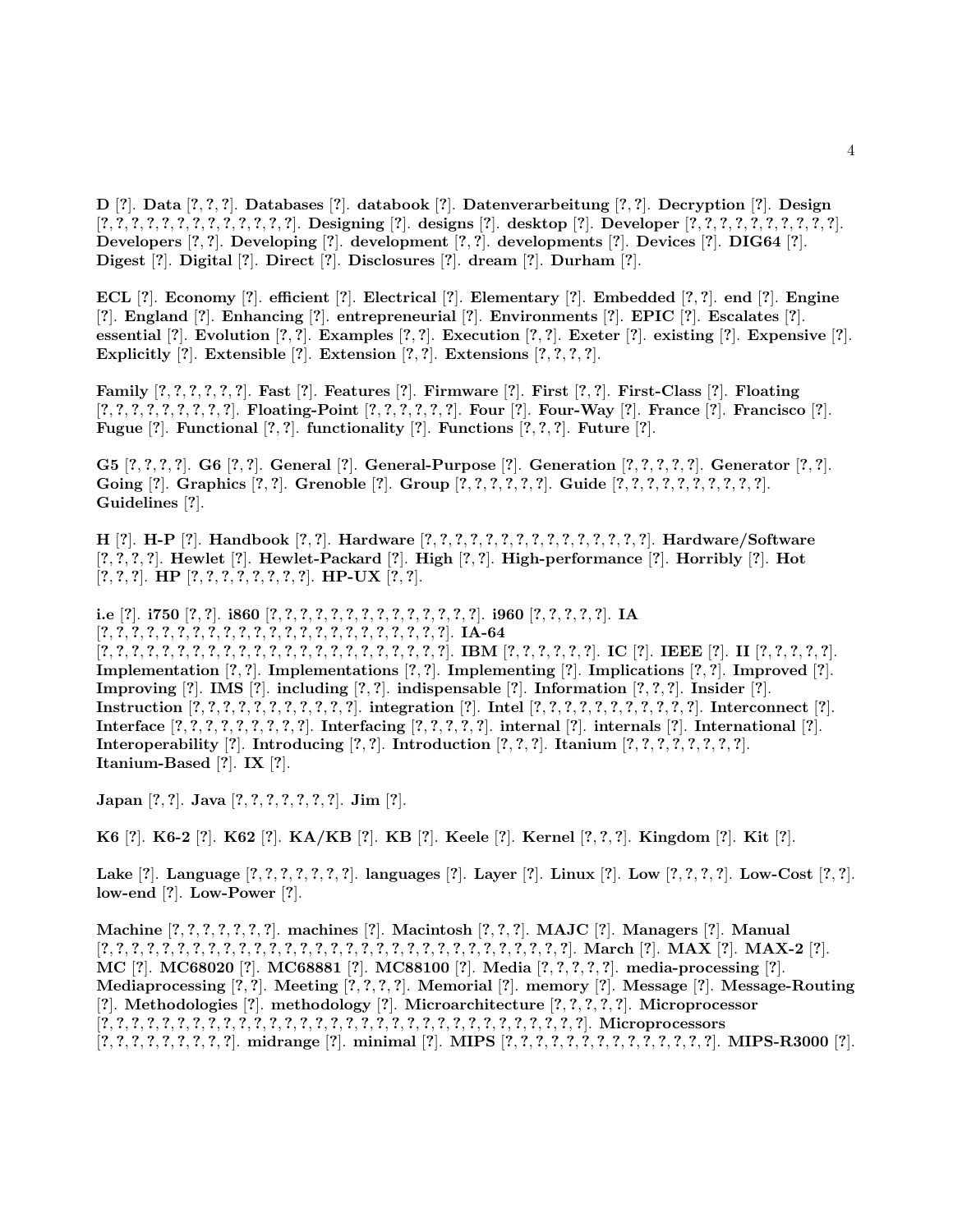**MIPS-X** [**?**]. **MMX** [**?**, **?**, **?**]. **Mobile** [**?**]. **model** [**?**]. **Modeling** [**?**]. **Motorola** [**?**, **?**]. **Multicomputers** [**?**]. **multilevel** [**?**]. **Multimedia** [**?**, **?**, **?**, **?**]. **Multiprocessor** [**?**, **?**]. **multiprocessor/multithreaded** [**?**]. **multithreaded** [**?**].

**NATUG** [**?**, **?**]. **NATUG-1** [**?**]. **NATUG-2** [**?**]. **NC** [**?**]. **Network** [**?**]. **Networking** [**?**]. **Nevada** [**?**]. New-Media [?]. next [?, ?]. No [?]. Nordic [?, ?]. North [?, ?]. November [?]. Numerical [?]. Numerics [**?**].

Occam  $[?,?,?,?,?,?,?,?,?,?]$ . October  $[?]$ . Offs  $[?]$ . OpenVMS  $[?]$ . operating  $[?]$ . Opteron  $[?]$ . **Optimization** [**?**, **?**, **?**]. **optimizations** [**?**]. **Optimizer** [**?**]. **Optimizing** [**?**, **?**]. **Organization** [**?**, **?**, **?**, **?**]. **other** [**?**]. **OUG** [**?**, **?**, **?**]. **OUG-12** [**?**]. **OUG-7** [**?**]. **OUG-9** [**?**]. **Overview** [**?**, **?**, **?**, **?**].

**P** [**?**]. **P4** [**?**]. **PA** [**?**, **?**, **?**, **?**, **?**, **?**, **?**, **?**, **?**, **?**, **?**, **?**, **?**, **?**, **?**, **?**, **?**, **?**, **?**]. **PA-8000** [**?**]. **PA-RISC**  $[?,?,?,?,?,?,?,?,?,?,?,?,?,?]$ . PA7100  $[?]$ . Packard  $[?]$ . Palo  $[?]$ . Papers  $[?,?,?,?,?,?,?,?,?,?,.)$ [**?**, **?**, **?**, **?**, **?**, **?**]. **Parallele** [**?**, **?**]. **Parallelism** [**?**, **?**]. **Past** [**?**]. **PCs** [**?**]. **Pentium**  $[?,?,?,?,?,?,?,?,?,?,?,?,?,?,?,?,?,?,?],$  Pentium-based  $[?]$ . Pentium4  $[?]$ . Performance  $[?,?,?,?,?,?,?,?,?,?,?,]$ . personal  $[?,$  PicoJava  $[?,?,+]$ . Picojava-I  $[?,$  pipelining  $[?,$  Platform  $[?,$ platforms [?]. Point [?, ?, ?, ?, ?, ?, ?, ?, ?, ?]. Power [?, ?, ?, ?]. Power2 [?]. POWER3 [?]. PowerPC  $[?,?,?,?,?,?,?,?,?,?,?,?,?,?,?,?,?,?,?,?,?,?,?,?,?,?,?,),]$ . practical  $[?]$ . Practices  $[?]$ . Precision  $[?,?,?,]$ . **Present** [?]. Principles [?]. Pro [?, ?, ?, ?, ?]. Proceedings  $[?,?,?,?,?,?,?,?,?,?,?,?,],$  ?]. Processing [**?**, **?**, **?**, **?**, **?**, **?**, **?**, **?**]. **Processor** [**?**, **?**, **?**, **?**, **?**, **?**, **?**, **?**, **?**, **?**, **?**, **?**, **?**, **?**, **?**, **?**, **?**, **?**, **?**, **?**, **?**, **?**, **?**, **?**, **?**, **?**, **?**, **?**, **?**, **?**]. **Processors** [?, ?, ?, ?, ?, ?, ?, ?, ?, ?]. products [?, ?]. Program [?]. Programmer [?, ?, ?, ?, ?, ?, ?]. programmers [?]. Programming  $[?,?,?,?,?,?,?,?,?,?,?,?,?,?,?,?,?,),$  Programs  $[?,?,?]$ . Providing  $[?]$ . **public** [**?**]. **publication** [**?**]. **Purpose** [**?**].

**Quantitative** [**?**, **?**, **?**, **?**, **?**, **?**].

**R10000** [**?**]. **R2000** [**?**, **?**]. **R3000** [**?**]. **R4000** [**?**]. **reassociation** [**?**]. **Recompilation** [**?**]. **record** [**?**, **?**]. Recover [?]. Reference  $[?,?,?,?,?,?,?,?,?,?,?,?,?,?,?,?,?,],$  regarding [?]. Register [?]. related [?,?]. **Reno** [**?**]. **research** [**?**, **?**, **?**]. **RISC** [**?**, **?**, **?**, **?**, **?**, **?**, **?**, **?**, **?**, **?**, **?**, **?**, **?**, **?**, **?**, **?**, **?**, **?**, **?**, **?**, **?**, **?**, **?**, **?**, **?**, **?**, **?**, **?**, **?**, **?**, **?**, **?**, **?**, **?**, **?**, **?**, **?**, **?**, **?**, **?**]. **RISC-based** [**?**]. **RISCs** [**?**]. **robustness** [**?**]. **Routing** [**?**, **?**]. **RSA** [**?**]. **Rules** [**?**]. **run** [**?**].

S [?, ?, ?, ?, ?]. S/390 [?, ?, ?, ?, ?]. SA23 [?]. SA23-2619-00 [?]. SAL [?]. Salt [?]. San [?]. Scalability [?]. Second [?, ?]. Security [?]. See [?]. Seminars [?]. September  $[?,?,?,?,]$ . Series [?, ?]. Server [?]. Servers [?, ?]. Set  $[?,?,?,?,?,?,?,?,?,?]$ . sets [?]. shared [?]. Sheet [?]. Shots [?]. significantly [?]. SIMD [?]. Simulation [?]. Sixth [?]. Sixth-Generation [?]. Software  $[?,?,?,?,?,?,?,?,?,?,?,?,?,?,?,?,?,?,?,?,?,?,$ ,... **Solaris** [**?**, **?**]. **Solving** [**?**]. **Southampton** [**?**]. **SPARC** [**?**, **?**, **?**, **?**, **?**, **?**, **?**, **?**, **?**, **?**, **?**, **?**, **?**, **?**, **?**, **?**, **?**]. **SPEC** [**?**]. Specification  $[?,?,?,?,?,']$ . Speed  $[?]$ . Speeds  $[?]$ . Standard  $[?]$ . Stanford  $[?,?,']$ . Story  $[?,?]$ . Strategic [**?**]. **structures** [**?**]. **Subword** [**?**, **?**]. **Sun** [**?**]. **SunOS** [**?**]. **Supercomputing** [**?**, **?**, **?**]. **superhighway** [**?**]. Superscalar [?, ?, ?, ?]. supplement [?, ?]. Support [?, ?]. supporting [?]. survey [?]. Symposium [?, ?]. Synthesis [?]. System  $[?,?,?,?,?,?,?,?,?,?,?,?,?,?,?,?,?,?,?,?,?,?,?,?,.),.$  System-on-Chip [?]. **System/6000** [**?**, **?**, **?**, **?**, **?**]. **Systems** [**?**, **?**, **?**, **?**, **?**, **?**, **?**].

T414 [?]. T800 [?]. takes [?]. Tale [?]. TAT [?, ?]. Technical [?, ?, ?, ?, ?, ?, ?]. techniques [?, ?]. technologies [?]. Technology  $[?,?,?,?,?,?,?,?,?,?],$  Test [?]. times [?]. TMS390C602A [?,?]. Tokyo